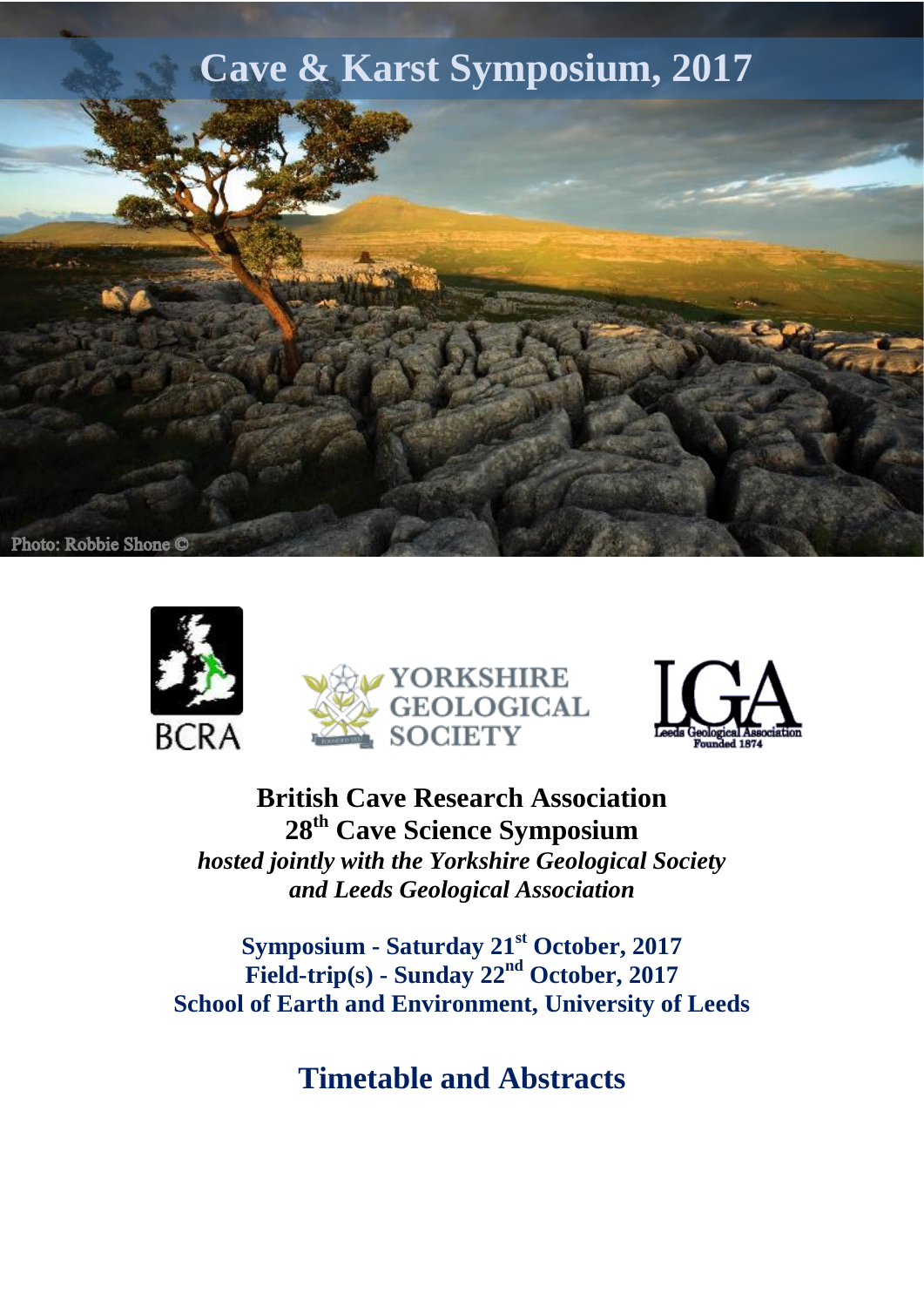# Welcome from the BCRA Chairman and President

For the second time in 6 years, on behalf of the Council of the British Cave Research Association (BCRA), we are pleased to welcome members of the Association and also members of the Yorkshire Geological Society (YGS) and the Leeds Geological Association (LGA) to Leeds University, this time on the occasion of the 28th BCRA Cave Science Symposium. The objective of the BCRA is "*to promote the study of caves and associated phenomena wherever they may be situated, for the benefit of the public*" and the Annual Symposium is one of the ways that this objective is fulfilled. The *associated phenomena* include karst landforms on the surface, and this aspect is reflected in the title of the Association's scientific journal, *Cave and Karst Science*. Caves can provide opportunities for geologists to view and study continuous or relatable parts of the rock succession that lack such high-visibility exposure on the surface. Though, sadly, only relatively few scientists seem to take advantage of such obvious opportunities, it is interesting to ponder that Tony Waltham's 1971 paper, published in the YGS Proceedings, describing "shale" bed distribution in the Carboniferous Limestone of the Yorkshire Dales, remains a guaranteed citation in recent detailed stratigraphical accounts and more general geological syntheses. The second volume of the BCRA's *Caves and Limestones of the Yorkshire Dales* is no exception, and it seems appropriate to wonder whether a pronouncement (handed down to one of us by a formerly eminent Yorkshire geologist) that *"Caves have nothing to do with geology"* was perhaps, to some extent, precipitous and misguided.

On a more serious note, the BCRA AGM is held during the Symposium. Administrative matters are kept to a minimum the primary objectives being to provide BCRA members with a succinct summary of Association activity during the past year and to seek views on what should be done in the coming year. Interested non-members are welcome to attend the AGM and to contribute to the discussion

> Professor John Gunn, BCRA Chairman Dr David Lowe, BCRA President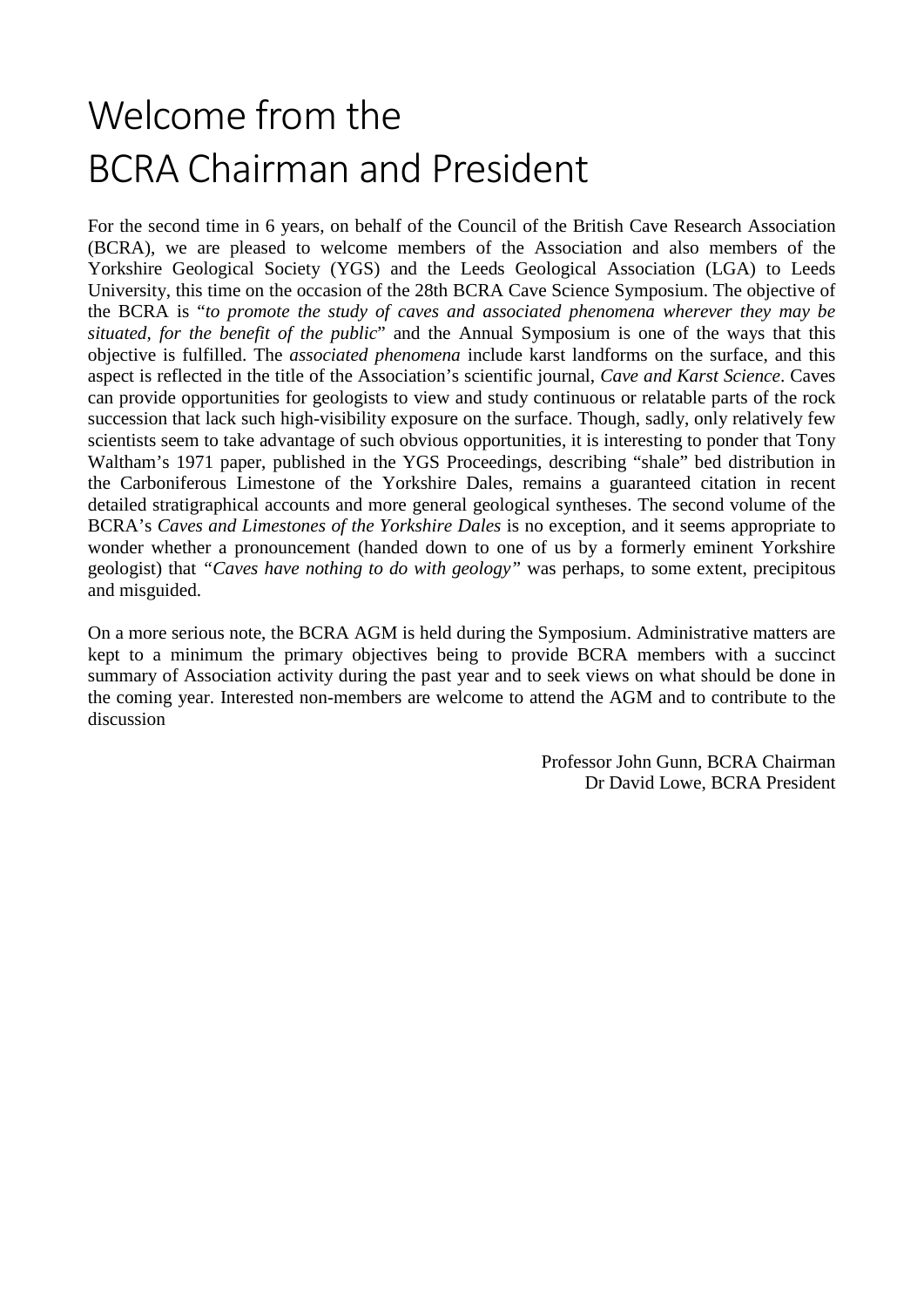| <b>TIME</b>                                                        | <b>ORAL PRESENTATIONS</b>                                                                                                                    | <b>PRESENTER</b>              |  |
|--------------------------------------------------------------------|----------------------------------------------------------------------------------------------------------------------------------------------|-------------------------------|--|
| 08.30                                                              | Doors open, registration, book sales, coffee                                                                                                 |                               |  |
| 09.15                                                              | Take seats                                                                                                                                   |                               |  |
| 09.20                                                              | Welcome and housekeeping                                                                                                                     | Phil Murphy                   |  |
| <b>SESSION 1: CAVES AND KARST OF THE YORKSHIRE DALES</b>           |                                                                                                                                              | Chair:<br><b>Gina Moseley</b> |  |
| 09.30                                                              | The Pleistocene Laminated Sediments of Victoria Cave, North Yorkshire, UK:<br>Characteristics, Age and Significance                          | Peter Wilson                  |  |
| 09.50                                                              | The 'Reefs' of Black Reef Cave and Other Strange Tales from Ribblehead                                                                       | Phil Murphy                   |  |
| 10.10                                                              | Rapid Climate Change Recorded in Speleothems from the Yorkshire Dales                                                                        | Phil Hopley                   |  |
| 10.30                                                              | <b>Introduction to Posters</b>                                                                                                               |                               |  |
| 10.40                                                              | Coffee, Posters and Book Sales                                                                                                               |                               |  |
| <b>SESSION 1 CONTINUED: CAVES AND KARST OF THE YORKSHIRE DALES</b> |                                                                                                                                              | Chair:<br><b>John Gunn</b>    |  |
| 11.10                                                              | New work on the Last Interglacial Bone Bed in Victoria Cave                                                                                  | Tom Lord                      |  |
| 11.30                                                              | KEYNOTE - Caves and Karst of the Yorkshire Dales                                                                                             | Tony Waltham                  |  |
| 12.00                                                              | Pause                                                                                                                                        |                               |  |
| 12.05                                                              | <b>BCRA AGM</b>                                                                                                                              |                               |  |
| 13.00                                                              | Lunch                                                                                                                                        |                               |  |
| <b>SESSION 2: UK CAVE AND KARST STUDIES</b>                        |                                                                                                                                              | Chair:<br>Phil Murphy         |  |
| 14.00                                                              | Building a UK Speleothem Database                                                                                                            | Dan Awcock                    |  |
| 14.20                                                              | The Hydrogeology of Speedwell Cavern, Castleton, Derbyshire: Another layer<br>of Complexity                                                  | John Gunn                     |  |
| 14.40                                                              | Vandalism and Restoration at Joint Mitnor Cave, Devon                                                                                        | Andrew<br>Chamberlain         |  |
| 15.00                                                              | Scratching the Subsurface: Understanding the Diversity of Microbial<br>Communities in Ogof Ffynnon Ddu                                       | Renee Lee                     |  |
| 15.20                                                              | Coffee, Posters and Book Sales                                                                                                               |                               |  |
| <b>SESSION 3: FOREIGN CAVE AND KARST STUDIES</b>                   |                                                                                                                                              | Chair:<br>Dan Awcock          |  |
| 16.00                                                              | Speleothem Fluid Inclusions show Westerly and Easterly Moisture Advection<br>across North East Libya during MIS 3 Humid Phases               | Mike<br>Rogerson              |  |
| 16.20                                                              | Analytical Study of Cave Passage Type Relation towards Radon Concentration<br>for Effective Dose Estimation towards Cave Guides in Indonesia | Muhammad<br>Rifqi             |  |
| 16.40                                                              | The White Rabbit Marble Cave, Monashee Mountains, BC, Canada: A<br>Remarkable Cave System in Stripe Karst                                    | Chas Yonge                    |  |
| 17.00                                                              | Feelings from the Underground. A Cave Pursuit for an Archaeology of the<br>Emotion                                                           | Konstantinos<br>Trimmis       |  |
| 17.20                                                              | Summing up and details of Sunday fieldtrips                                                                                                  | John Gunn                     |  |
| 17.30                                                              | Close                                                                                                                                        |                               |  |
| <b>DOCTED DESENTATIONS (10.20.11.10.8, 15.20.16.00)</b>            |                                                                                                                                              |                               |  |

| <b>POSTER PRESENTATIONS (10.30-11.10 <math>\alpha</math> 15.20-10.00)</b>                      |            |
|------------------------------------------------------------------------------------------------|------------|
| <i>Myotis</i> sp. nov. (Mammalia, Chiroptera), a Giant Representative of a Bat Genus from the  | Stephen    |
| late Pleistocene of Jamaica                                                                    | Donovan    |
| <b>Yorkshire Dales Cave Climate Monitoring</b>                                                 | Jo White   |
| The Hydrogeology of the Banff Hot Springs, Banff National Park, Canada: A Karst<br>Perspective | Chas Yonge |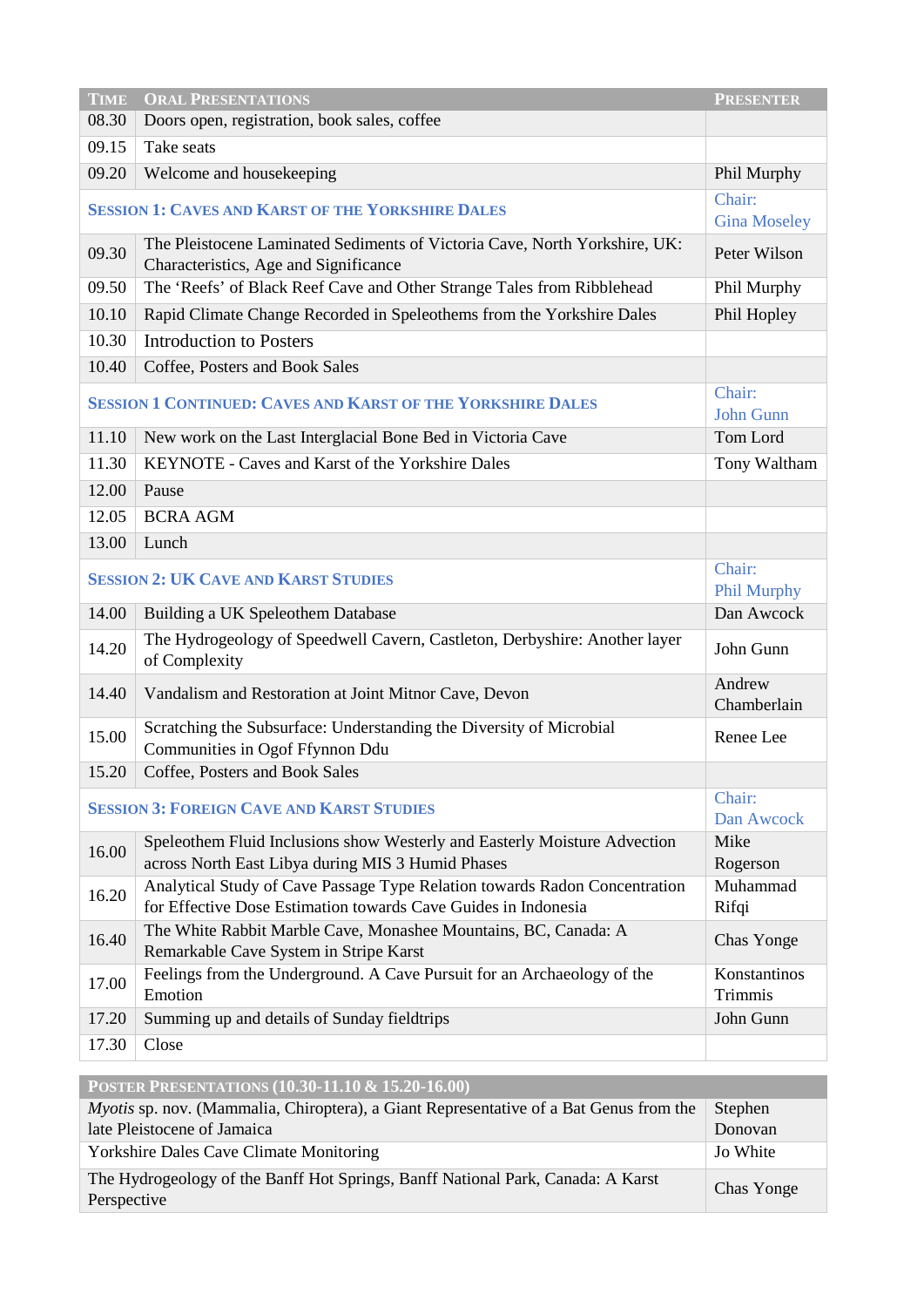#### **BUILDING A UK SPELEOTHEM DATABASE (ORAL)**

Dan Awcock<sup>1,2</sup>, Tim Atkinson<sup>2</sup>, John Gunn<sup>3</sup>, Ian Fairchild<sup>3</sup> David Richards<sup>4</sup>, Peter Rowe<sup>5</sup>, Phil Murphy<sup>6</sup>

<sup>1</sup>Department of Earth and Planetary Sciences, Birkbeck, University of London, Malet Street, London, WC1E 7HX [d(-dot-)awcock(-at-)ucl(-dot-)ac(-dot-)uk]. <sup>2</sup>Department of Earth Sciences, University College London, Gower Street, London, WC1E 6BT. <sup>3</sup>School of Geography, Earth and Environmental Sciences, University of Birmingham, Edgbaston, Birmingham, B15 2TT. <sup>4</sup>School of Geographical Sciences, University of Bristol, University Road, Clifton, Bristol BS8 1SS. <sup>5</sup>School of Environmental Sciences, University of East Anglia, Norwich Research Park, Norwich, NR4 7TJ. <sup>6</sup>School of Earth and Environment, University of Leeds, Leeds, LS2 9JT.

Data from a UK speleothem database is presented. A new(ish) part-time PhD student working on a UK interglacial palaeoclimate project looking for speleothem samples which had already been U-Th dated, collecting samples from caves could add years to the project, and by not removing samples we would be helping with and promoting UK cave conservation. Having met and spoken to cavers and academics at events in 2015 and 2016 it became apparent that there was no UK database for speleothem samples, but there is a huge wealth of literature and work being carried out in this field, so creating one would be useful. Travelling the UK searching through collections, cataloguing them and obtaining samples for the project it became apparent that there are a large number of speleothem samples in collections at UK Universities which can be made available for further research.

There are 432 UK speleothem samples in Bristol, 325 at UEA, 144 at Birmingham, Phil Murphy (Leeds), Gina Moseley (Innsbruck), Andy Farrant (BGS) Tom Lord (Lancaster) Phil Hopley and Dan Awcock (BBK) also have several samples.

947 samples have been catalogued, the samples do not belong to the institutions where they are being stored but by those who collected them, details of ownership are in the database. These samples do not amount to 900+ individual stalagmites; they are sections of stalagmites, stalactites and flowstones. Some of these samples are too small to use or have had destructive research methods carried out on them to the extent that they can no longer be used, but, a significant number are in good enough condition to be used in future research.

The samples come from cave systems in South Wales, The Sutherland/Assynt area of Scotland, the Mendips, the Cotswolds, the Peak District and the Yorkshire Dales & Moors.

The database will be handed over to and maintained by BGS or BCRA and hopefully result in samples not being taken from caves without first checking to see if there is a sample available/appropriate to work on.

#### **VANDALISM AND RESTORATION AT JOINT MITNOR CAVE, DEVON (ORAL)**

Andrew Chamberlain<sup>1</sup>, John Wilmut<sup>2</sup>

<sup>1</sup>School of Earth and Environmental Sciences, University of Manchester; UK [Andrew(-dot-)chamberlain(at-)Manchester(-dot-)ac(-dot-)uk] <sup>2</sup>William Pengelly Cave Studies Trust

Joint Mitnor Cave in Devon contains a rich deposit of fossil mammal remains, characteristic of the most temperate part of the Ipswichian Interglacial (Marine Isotope Stage 5e). The cave is the type site for the Joint Mitnor Cave Mammal Assemblage Zone, one of the principal biostratigraphic divisions of the British Pleistocene. The cave is located in a disused limestone quarry which is protected as a SSSI and as a Special Area of Conservation as well as being within the boundary of the Dartmoor National Park. The site is also in a local nature reserve, jointly managed by the Devon Wildlife Trust and the William Pengelly Cave Studies Trust.

The sediments in the cave were excavated in the early 1960s, when it was decided that a substantial portion of the deposits would be retained intact as a demonstration site and research resource. Since then the Pengelly Trust has provided guided visits for thousands of visitors of widely varying experience and knowledge of cave science. Thus the site is now at least as valuable as an educational facility as it is of scientific interest.

In September 2015 the cave was vandalised and some bones and teeth from the deposit were removed and the demonstration section damaged. It was decided that reinstatement of the section by placing replicas of the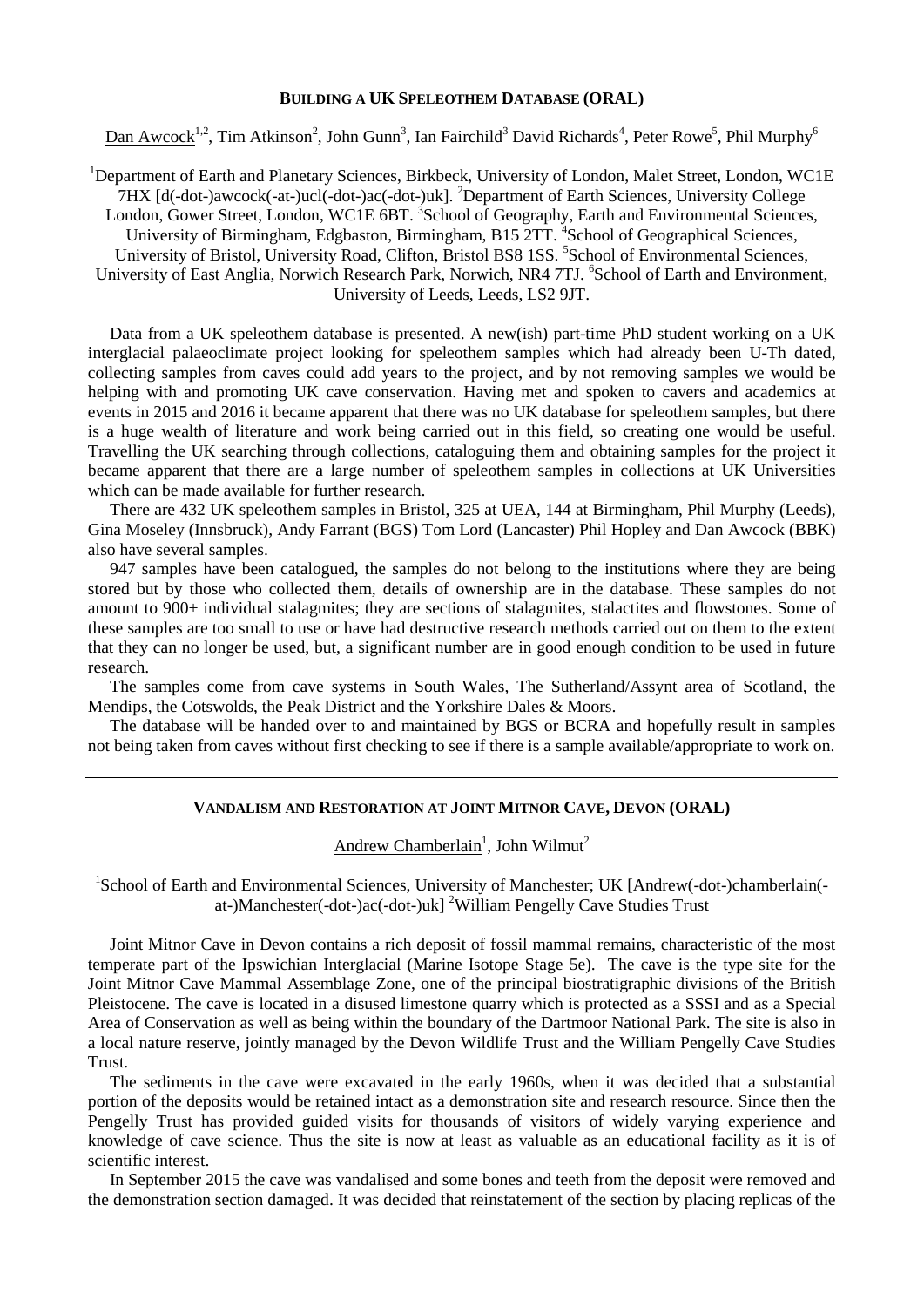missing material, with repair of the damage, was the only sensible course of action. We will outline the work that was done up to the re-opening of the cave in the summer of 2017 and will highlight a number of issues which deserve wider discussion.

It is, of course, impossible to make any heritage site completely proof against unauthorised entry and damage – something which is a much greater problem in other parts of the world than in Britain. Whilst it is possible to achieve high levels of security, this can only be achieved through considerable investment of resources.

At Joint Mitnor Cave we benefited from having some good quality photographs as a record of what the site was like before the vandalism occurred, and we were fortunate that the Natural History Museum was willing to allow us to replicate similar fossils to replace those that were stolen. Such replicas can now be made to a very high standard although their placement in the cave does risk the introduction of contaminants and they may turn out to have a limited lifespan. Arguably the scientific value of the site is reduced by these introductions so that a precise and accurate record of what has been done need to be made and securely retained.

Site restoration would be easier and more accurate if three-dimensional digital models were available as insurance against the possibility of unauthorised disturbance. It is also recommended that organisations pool their cave conservation expertise and compile a list of specialists who can assist in instances of damage.

#### **THE HYDROGEOLOGY OF SPEEDWELL CAVERN, CASTLETON, DERBYSHIRE: ANOTHER LAYER OF COMPLEXITY (ORAL)**

# John  $Gunn<sup>1</sup>$

## <sup>1</sup>School of Geography, Earth & Environmental Sciences, University of Birmingham, Birmingham, B15 2TT  $[i(-dot-)gunn(-dot-)1(-at-)bham(-dot-)ac(-dot-)uk]$

The basic pattern of water movement through Speedwell Cavern has been evident since the time of the first explorers. The majority of the water enters via two sumps, Main Rising (MR) and Whirlpool Rising (WR), flows along an open stream passage and enters the downstream sump (DS). Between MR, WR and DS there are a number of smaller inlets, most notably from Cliff Cavern Passage (CC), Bathing Pool Passage (BPP), the Assault Course, Pilkington's Cavern and the Longcliffe Vein (LV) inlet to the Near Canal. There have been many water tracing experiment and in every case where there was monitoring in Speedwell Cavern the tracer was detected at either MR or WR or at both sites. Tracer has never been conclusively detected from other inlets which are inferred to discharge relatively local percolation water. In the case of CC and BP this was supported by long-term water-temperature measurements which showed the temperature to be virtually constant in contrast to the MR and WR temperatures which vary markedly. In many experiments there was no in-cave monitoring and tracer was only detected at one or both of two springs on opposite sides of the Peakshole Water, Russet Well (RW) and Slop Moll (SM). It has always been assumed that all allogenic water from the Rushup Edge stream-sinks and autogenic recharge from caves south of the Winnats Pass flows through Speedwell en route to MR and WR although it is known that to the north of the Winnats Pass the water from Blue John Cavern and Treak Cliff Cavern flows directly to RW, that is not via MR and WR. The upstream source of the Peakshole Water is Peak Cavern Rising (PCR) which discharges autogenic water for most of the year but acts as a flood overflow for the Speedwell streamway.

To this well-established pattern must be added an additional 'sub-Speedwell' flow-path that was discovered during a water tracing experiment from Rowter Hole. During the experiment automatic water samplers were deployed at RW, SM and downstream in Peakshole Water and spot water samples were collected from MR and WR where granular activated charcoal fluocapteurs were deployed. By chance water samples were collected from MR before the dye arrived but after it had been detected at RW and SM, thereby demonstrating the existence of a previously unknown flow-path. Had the visit to MR been a few hours later the dye would have arrived and the existence of the 'sub-Speedwell' conduit would not have been discovered.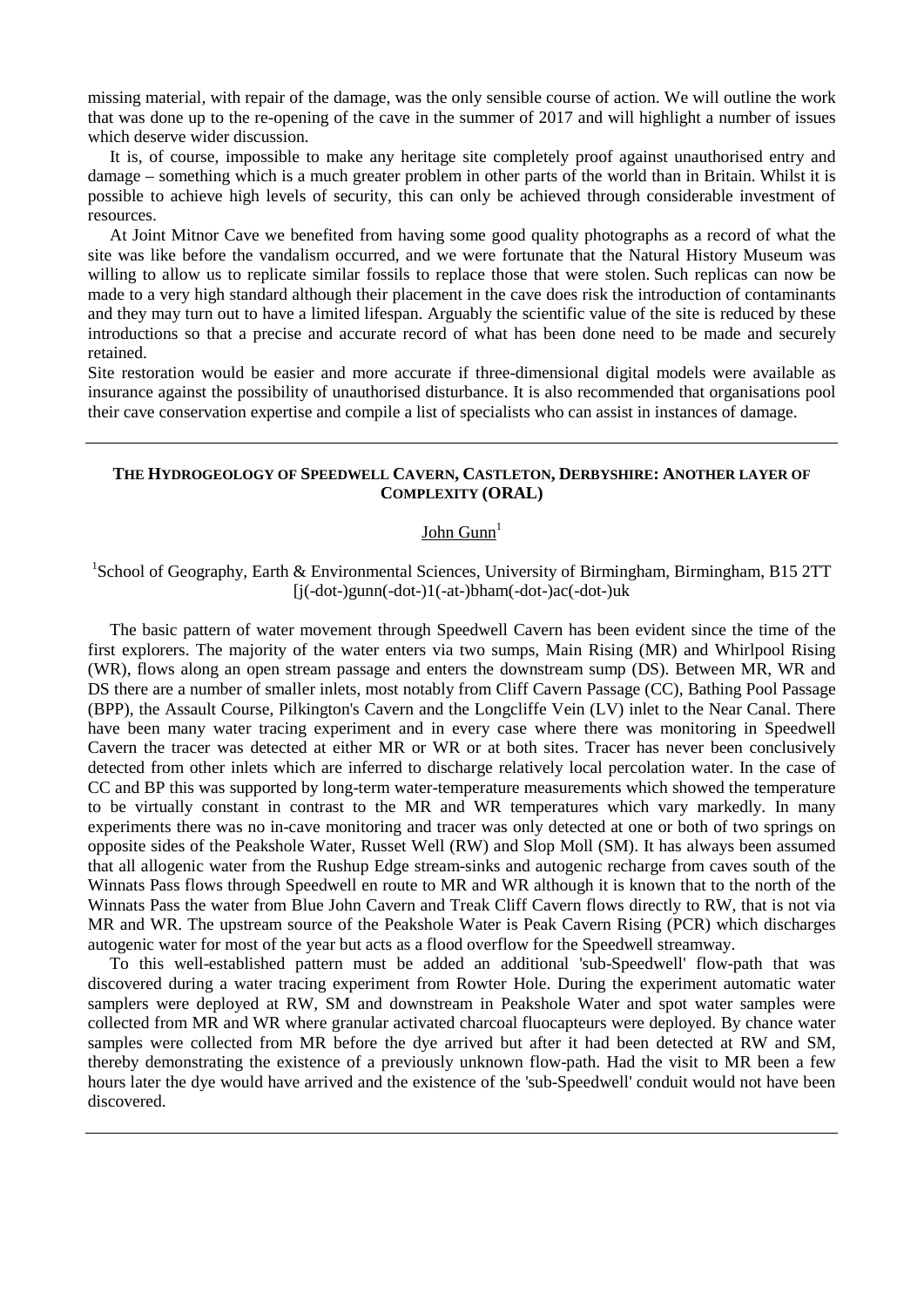#### **RAPID CLIMATE CHANGE RECORDED IN SPELEOTHEMS FROM THE YORKSHIRE DALES (ORAL)**

Phil Hopley<sup>1,2</sup>, Tim Atkinson<sup>2</sup>, Dan Awcock<sup>1</sup>, Jo White<sup>1</sup>

<sup>1</sup>Department of Earth and Planetary Sciences, Birkbeck, University of London, Malet Street, London, WC1E 7HX [p(-dot-)hopley(-at-)bbk(-dot-)ac(-dot-)uk. <sup>2</sup> Department of Earth Sciences, University College London, Gower Street, London, WC1E 6BT.

We present data from ongoing research into rapid climate change events in the Early Holocene, and their identification within U-Th dated speleothems from the Yorkshire Dales. Speleothems collected from Pippikin Pot and White Scar Cave show oxygen isotope excursions at 9.3 ka and 8.2 ka, similar in magnitude, age and duration to oxygen isotope excursions observed in Greenland ice-cores. We use a variety of methods, including fluid inclusion analysis and modern-day cave monitoring to inform our interpretation of the climate signal recorded in the Yorkshire Dales speleothems. Using these insights, we have begun to investigate older speleothems from previous inter-glacials (MIS 13 to MIS 3) from other caves within the Yorkshire Dales. We hope this work will further our understanding of the patterns and causes of rapid climate change events throughout the Quaternary.

#### **SCRATCHING THE SUBSURFACE: UNDERSTANDING THE DIVERSITY OF MICROBIAL COMMUNITIES IN OGOF FFYNNON DDU (ORAL)**

Renee B.Y. Lee<sup>1</sup>, Christopher Day<sup>2</sup>, Louise Maurice<sup>3</sup>

<sup>1</sup>School of Biological Sciences, University of Reading [r(-dot-)b(-dot-)y(-dot-)lee(-at-)reading(-dot-)ac(-dot-)uk] <sup>2</sup>Department of Earth Sciences, University of Oxford. <sup>3</sup>British Geological Survey, Wallingford, **Oxfordshire** 

Microbial life is ubiquitous and can be found in a variety of environment. Caves are no exception. Devoid of light and lacking in common nutrients, this harsh environment is known to harbor a variety of microbes that may play a significant role in geological processes that shape the biosphere and our climate. Despite that, little has been done to further understand the microbial diversity in British caves. In this study, DNA samples were obtained from a number of samples collected from Ogof Ffynnon Ddu (OFD), one of the largest caving systems in Britain. By using a metagenomic approach, we were able to determine the unique microbial community structure and its relative abundance in soil and biofilm samples. This analysis also provides an insight into the impact of human activity in caves as well as the efficacy of the conservation techniques that have been employed. The overall work will allow us to further understand the role of the microbial ecosystem in dictating the underground environment and vice versa.

#### **NEW WORK ON THE LAST INTERGLACIAL BONE BED IN VICTORIA CAVE (ORAL)**

Tom Lord<sup>1</sup>

<sup>1</sup>Langcliffe, Settle, North Yorkshire BD24 9PZ, UK, and Department of Archaeology, University of York, King's Manor, York YO1 7EP, UK [tomlord(-at-)daelnet(-dot-)co(-dot-)uk]

Victoria Cave is a key British site for Quaternary geochronology and biostratigraphy. The deep sequence of cave sediments exposed by nineteenth century excavations has been shown by TIMS speleothem dating to span at least 500,000 years with evidence of multiple Glacial – Interglacial cycles The Last Interglacial bone bed is especially important, because dated speleothems that directly overly it show that hyenas and mega-herbivores including hippopotamus, extinct elephant and rhinoceros lived in Britain during MIS 5e around 125,000 years ago. This is now an accepted cornerstone of Quaternary biostratigraphy in Britain. Yet our understanding of the processes that gave rise to the formation of the Last Interglacial bone bed still relies heavily on observations and interpretations made during the excavations at Victoria Cave in the 1870s. This presentation will briefly explain the history of investigations at Victoria Cave, before detailing preliminary results from the first modern analysis of the surviving collections and documentary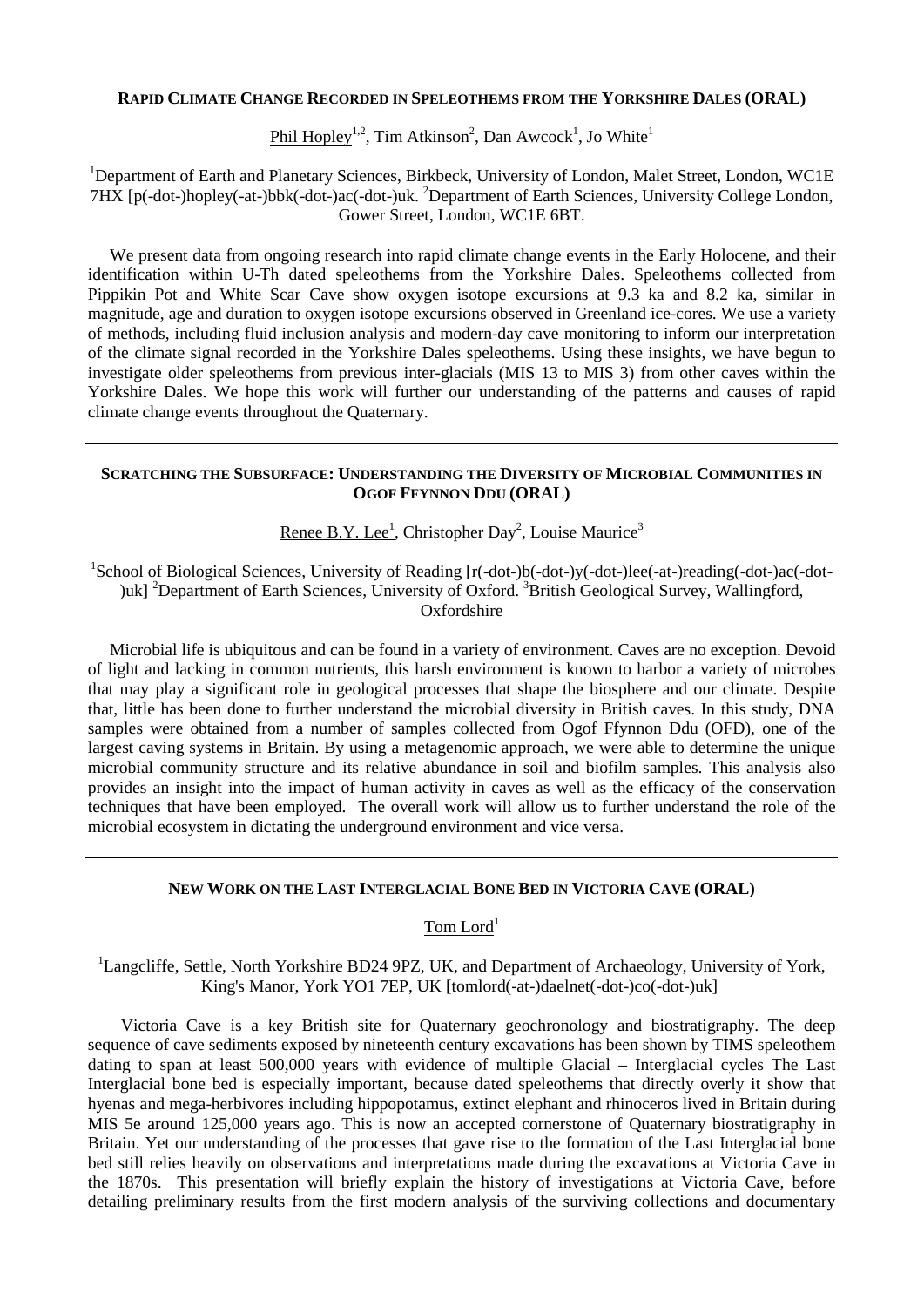sources relating to the Last Interglacial bone bed. The research aims to identify the animals using the cave, and what were they doing there some 125,000 years ago.

#### **THE 'REEFS' OF BLACK REEF CAVE AND OTHER STRANGE TALES FROM RIBBLEHEAD (ORAL)**

## Murphy, P.J.<sup>1</sup>, Hodgson, D.G.<sup>2</sup>

<sup>1</sup>School of Earth and Environment, University of Leeds, LS2 9JT, UK [P(-dot-)J(-dot-)Murphy(-at-)leeds(dot-)ac(-dot-)uk] <sup>2</sup> Craven Terrace, Settle, North Yorkshire, UK

Black Reef Cave (NGR SD 774794) is a 550 m long cave system developed in the Lower Carboniferous Great Scar Limestone of the Ribblehead area, Yorkshire Dales. A restudy of the black materials encountered in Black Reef Cave as sheet like bodies cutting across the main passage has shown they have influenced the passage morphology. Upstream of the reefs the passage has a typical phreatic tube like cross section whereas downstream the passage cross section is that of a canyon suggesting the reefs have ponded water resulting the development of small perched phreatic loops. The reefs consist of a core of crystalline calcite surrounded by black manganese/iron material. It is proposed that calcite vein mineralisation along joints caused the ponding of water and the manganese/iron material is a secondary deposit preferentially deposited or preserved on the calcite vein.

The cave is characterised by the presence of extensive coloured bacterial colonies on the walls. Small patches of the gold bacteria in caves have been observed for several years however in 2012 a brilliant purple bacteria was first observed in one small area of the cave. This has been the subject of a study by the John Innes Institute at the University of Norwich. After many visits to the cave we still have not decided if the manganese deposits control the distribution of the bacterial colonies. There is only one very small area of purple but large areas of the walls and roof are covered in gold, rust coloured and grey/white bacteria, other bacteria with no colour must also be on the cave walls.

#### **ANALYTICAL STUDY OF CAVE PASSAGE TYPE RELATION TOWARDS RADON CONCENTRATION FOR EFFECTIVE DOSE ESTIMATION TOWARDS CAVE GUIDES IN KALISUCI CAVE, GLATIK CAVE AND JOMBLAND CAVE, PACAREJO VILLAGE, SEMANU DISTRICT, GUNUNGKIDUL REGENCY, SPECIAL REGION OF YOGYAKARTA, INDONESIA (ORAL)**

Muhammad Rifqi<sup>1</sup>, Dadong Iskandar<sup>2</sup>, Anung Muharini<sup>1</sup>

<sup>1</sup>Department of Nuclear Engineering and Engineering Physics, Faculty of Engineering, Universitas Gadjah Mada, Jl. Grafika 2 Yogyakarta 55281, Indonesia [\*amuharini(-at-)ugm(-dot-)ac(-dot-)id]<sup>2</sup>Pusat Teknologi Keselamatan dan Metrologi Radiasi Batan Jl. Lebak Bulus Raya No.49, RT.3/RW.2, Lb. Bulus, Cilandak, Kota Jakarta Selatan, Daerah Khusus Ibukota Jakarta 12440, Indonesia

Cave is one of earth's landscape that formed from the process of rocks dissolution. Cave that located underground contains radioactive substances from Uranium, Thorium, and Actinium series that become one of the elements that formed rocks in earth. The Radiation from radionuclide 222Rn, one of the daughter from Uranium series that in gaseous phase is contains in cave air. The Radiation from Radon needs to be measured and determined the dosed in order to mitigate radiation hazards from cave workers, especially cave guides. The impact of Radon radiation towards health can be calculated and analysed by measuring the radiation exposure from Radon and converts it to effective dose unit. For the measurement, Radon radioactivity measured inside karst cave in Pacarejo Village, Semanu District, Gunungkidul Regency, Special Region of Yogyakarta, Indonesia at Kalisuci Cave, Glatik Cave, and Jomblang Cave. The Measurement for Radon radioactivity is done using Durridge RAD7 Solid State Alpha Detector. The result from the radon concentration measurement in kalisuci cave are 9,4 Bq/m3 at cave entrance, 7,3 Bq/m3 at cave passage , and 8,4 Bq/m3 at cave exit. In Glatik cave radon concentration values are 46,6 Bq/m3 at cave entrance, 25,7 Bq/m3 atcave passage, and 30,0 Bq/m3 at cave exit. Meanwhile in Jomblang Cave, Radon concentration values are 59,4 Bq/m3at cave entrance, 130,5 Bq/m3 at cave passage, and 187,2 Bq/m3 at cave exit. The difference of radon concentrations caused by the variance of cave passage volume, cave passage type, and cave's floor sediment. Radiation effective dose that received by cave guides in Kalisuci and Glatik Cave is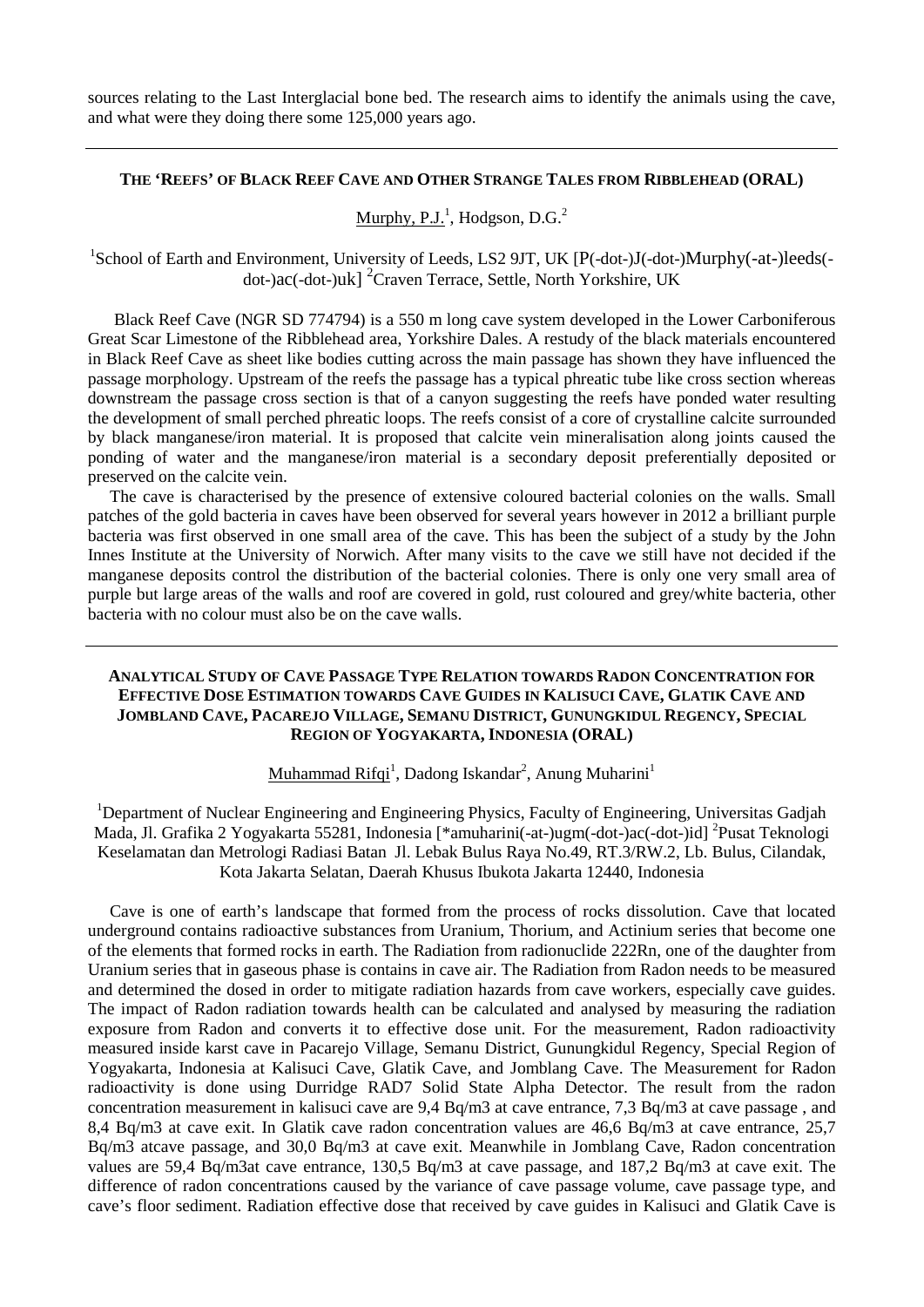ranged within  $0.045 - 0.090$  mSv/year and for Jomblang Cave guide the effective dose value is 0.539 mSv/year. From these values, there is no need for special treatment for cave guides because the amount of effective dose receive by the cave guides are still below the limit based on ICRP no. 126.

Keywords: Radon Concentration, 222Rn, Effective Dose, Cave Guide, Detector RAD7.

#### **SPELEOTHEM FLUID INCLUSIONS SHOW WESTERLY AND EASTERLY MOISTURE ADVECTION ACROSS NORTH EAST LIBYA DURING MIS3HUMID PHASES(ORAL)**

M. Rogerson<sup>1</sup>, Y. Dublyanski<sup>2</sup>, D.L. Hoffmann<sup>3</sup>, M. Luetscher<sup>2</sup>, C. Spötl<sup>2</sup>

<sup>1</sup>School of Environmental Sciences, University of Hull, Cottingham Road, Hull, UK [m(-dot-)Rogerson(-at-)hull(-dot-)ac(-dot-)uk] <sup>2</sup>Innsbruck Quaternary Research Group, University of Innsbruck, Innrain 52, Austria 3 MPI-EVA, Deutscher Platz 6, Leipzig, Germany

Atmospheric latent heat is a major component of global and regional climate energy budgets and changes in its amount and distribution are key aspects of the climate system to constrain. Equally, in mid- and low latitude regions, the aspect of past climate change that has had the most impact on landscapes and ecosystems is changes in the water cycle. Rainfall in semi-arid regions is also amongst the climate parameters human society is most sensitive to. Constraining past water cycle changes within the arid midlatitudes is therefore a globally significant research priority. Here, we present speleothem-based fluid inclusion, strontium isotope and stable isotope data for a record in northeastern Libya spanning MIS 3 and demonstrating 15 newly identified humid periods during this time-period. Comparison to modern rainfall isotope data shows that fluid inclusion water is likely unmodified rainfall water, but that waters of significantly different composition are preserved in at least two families of inclusions. The whole population of measurements indicates that more than one rainfall system is represented in the fluid inclusion dataset, with moisture advection from both the west (Atlantic) and the east (Levant). We discuss different scenarios which can explain this geochemical behaviour, including changes to sources, rainfall seasonality and impact from the amount effect. Demonstration of humid periods during MIS 3 in Cyrenaica are of great significance to understanding human populations and migration through central North Africa, and we discuss the implications of the changes in the annual cycle we observe to regional human prehistory.

#### **FEELINGS FROM THE UNDERGROUND. A CAVE PURSUIT FOR AN ARCHAEOLOGY OF THE EMOTION (ORAL)**

Konstantinos P. Trimmis $<sup>1</sup>$ </sup>

<sup>1</sup>School of History Archaeology and Religion, Cardiff University, UK [trimmiskp(-at-)Cardiff(-dot-)ac(-dot-)uk]

Which is the final frontier in Archaeology? And where this can be explored? In the second decade of the 21<sup>st</sup> century the theoretical discussion in Archaeology has a significant sift towards the study of the sensorial spectrum of the past, and the way that this spectrum affected the human activities. This paper aims to stretch this discussion from the senses to the emotions and feelings and to connect those with tangible human actions. In other words, can we understand how the people feeling in the past if we de-code their sensorial stimuli?

Cognitive psychology and neuroscience had already made a link between senses – emotions – feelings and human behavior. The key to unlock this link is the senses. But archaeologically is very difficult to reconstruct the paleosensorial spectrum of the past. There is only one archaeological context where the sensorial spectrum is still – thousand years later – intact; Caves.

Our project – partly funded from BCRA – aimed to record the sensorial spectrum of Neolithic caves in the western and southern Balkans. Then to plot these spectrums against the activities that took place inside the caves in order to explore how these activities have been generated. The outcomes showcasing social groups that structured their decision-making strategy along with emotions that generated from the different subterranean environments.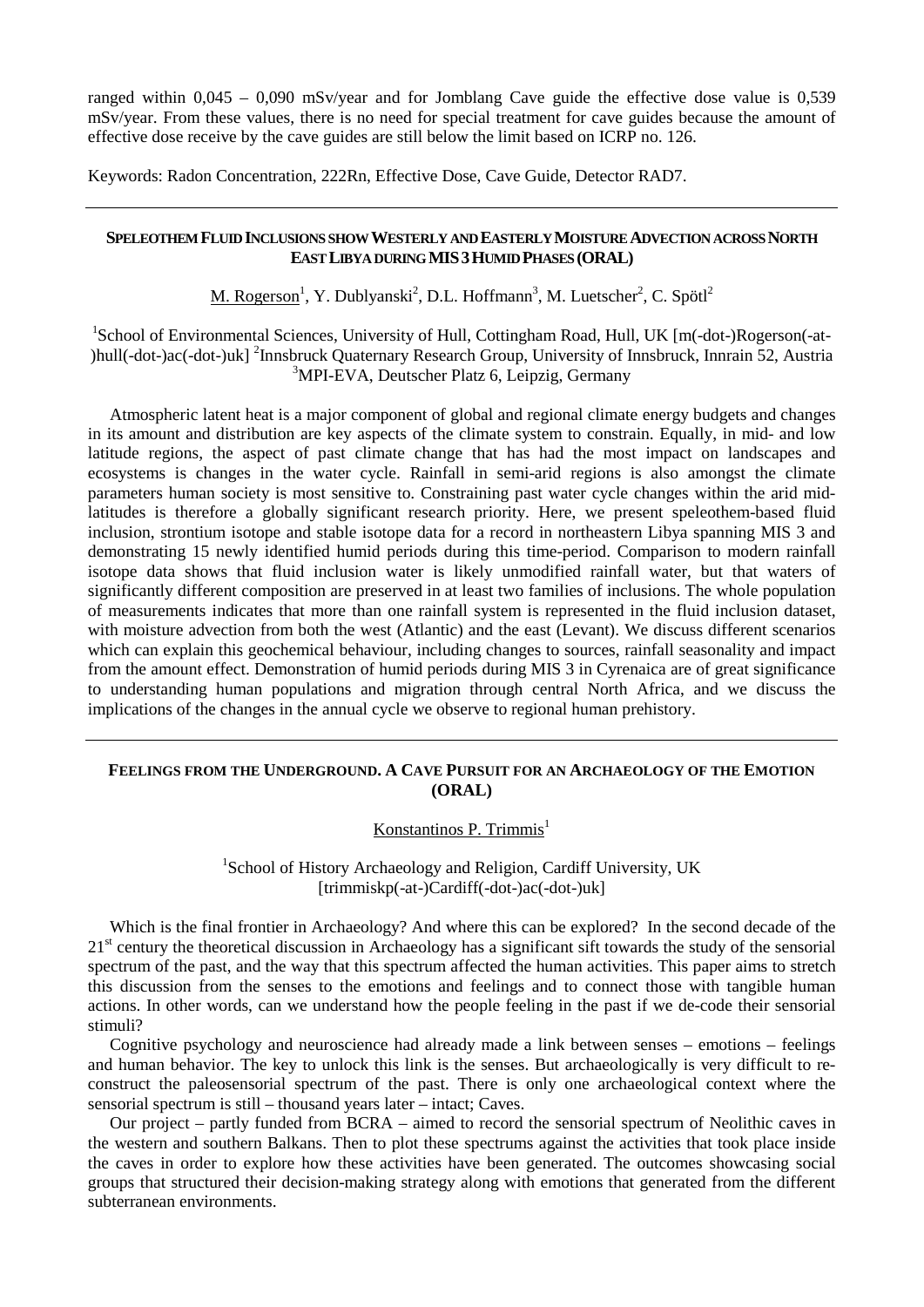#### *Myotis* **SP. NOV. (MAMMALIA, CHIROPTERA), A GIANT REPRESENTATIVE OF A BAT GENUS FROM THE LATE PLEISTOCENE OF JAMAICA (POSTER)**

Lars W. van den Hoek Ostende<sup>1</sup>, Delia van Oijen<sup>1</sup>, <u>Stephen K. Donovan<sup>1</sup></u>

## <sup>1</sup>Naturalis Biodiversity Center, Postbus 9517, 2300 RA Leiden, The Netherlands [Steve(-dot-)Donovan(-at-)naturalis(-dot-)nl]

The extant bat fauna of Jamaica is comprised of over 20 species, only some of which have also been found in the fossil record. Moreover, a number of fossil finds show species that either no longer live on the island or have become extinct altogether. Herein, we document one of these, a well-preserved mandible that appears to belong to a hitherto unknown species of the mouse-eared bats, *Myotis*.

*Myotis* includes around one hundred species and has a worldwide distribution. The oldest *Myotis*  described comes from the early Oligocene of Belgium. The genus appears to have migrated into the New World around the end of the middle Miocene. There, the genus diversified into the American clade, which is comprised of almost 40 species.

The number of *Myotis* species inhabiting the Antillean islands is five. Three of these are endemics, whereas the others are also known from South American. All of these species inhabit the Lesser Antilles and presumably colonized these islands from northern South America.

*Myotis* sp. nov. is only known from the Red Hills Road Cave, Jamaica, as part of the most diverse terrestrial fauna from the Neogene of the island. The site is Late Pleistocene, about 40,000-25,000 years old.

The new species is known from a dentary which preserves the p4 and all of the molars. It is broken behind the m3. In front of the p4, four alveoles are preserved. The foremost of these is tiny and evidently belongs to an incisor. It contains part of the root. The alveole behind this is very large. It has a sub-elliptical shape with the length axis in the direction of the mandible. This is considered to be the alveole of the canine. The last two alveoles are smaller, with the front one being larger than the other, but still clearly smaller than the canine alveole. The alveoles stand in line and are interpreted as the alveoles of the p2 and a relatively small p3.

Merely by its size, it is clear that the new Jamaican bat cannot be assigned to any known species. The largest New World *Myotis* is M. vivesi (Blood & Clark); the largest length of the mandibular tooth row of M. vivesi makes it clear that the Jamaican species was larger still. *Myotis* is not otherwise known from the Greater Antilles, and it is hardly surprising that it represent a new and endemic species. The large size of *Myotis* sp. nov. is probably related to the ancestral *Myotis* finding its niche in the varied bat fauna of Jamaica.

*Myotis* is considered to have only limited dispersal ability, but long distance dispersal is a matter of chance. Chances for bats to reach remote islands such as Hawai'i are infinitely small, yet these islands were colonized on two separate occasions. The ancestor of *Myotis* sp. nov. presumably reached Jamaica during such a chance event. As Jamaica became subaerial during the Miocene, the available time window is quite large.

#### **CAVES AND KARST OF THE YORKSHIRE DALES (KEYNOTE)**

## Tony Waltham

[tony(-at-)geophotos(-dot-)co(-dot-)uk]

Stretching over the last seven years, compilation of the two volumes of the BCRA's new book has given the editors an unusually broad and deep overview of the caves and karst of the Yorkshire Dales. The necessary joined-up thinking has improved our understanding of the Dales, but has also revealed how much we still don't know.

Some very large chunks of passage await exploration, notably behind Black Keld. Beneath Gragareth, Duke Street and Eastern Front are just fragments of an ancient trunk route that carried the drainage from entire dales, but we don't know where from or to or even in which direction for much of Quaternary time. Major inlets and outlets are unknown at Gaping Gill, and include questions about deep phreatic lifts. We still cannot explain the evolution, and even the locations, of the great phreatic ramps in Sleets Gill Cave and elsewhere.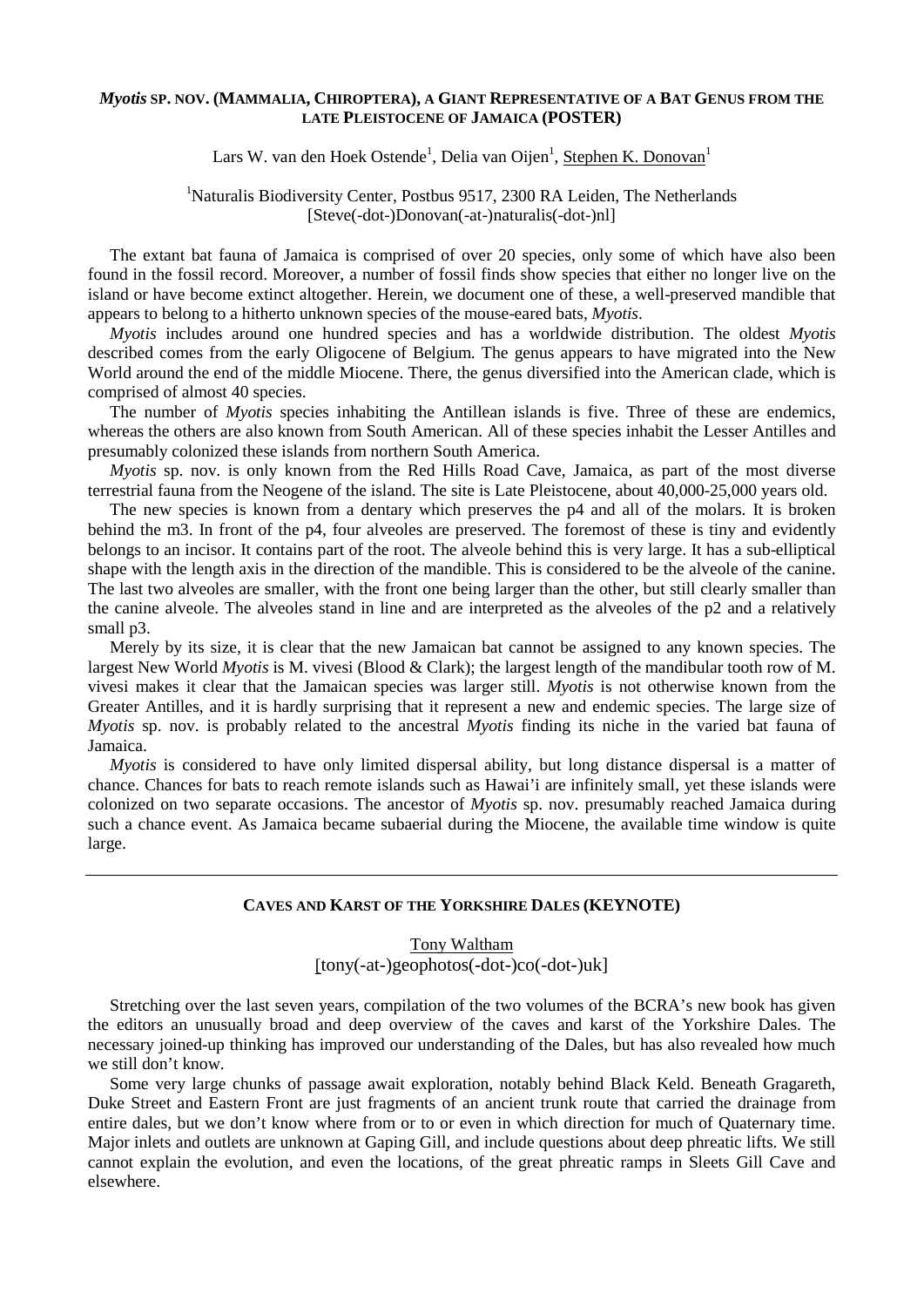Debate continues over the earliest stages of cave development. Shale beds, bedding planes and inception horizons are all variations on a theme, but it will take a lot of detailed underground mapping to resolve which are the most important of the guiding geological features. And then there is the role of hypogene cave development, which is conspicuous in the great maze caves within the Yoredale limestones. But we don't know its extent within the Great Scar Limestone before the allogenic streams invaded from the shale cover. Trunk passages exist now beneath the shale and grit cover in Nidderdale, and did exist beneath the same cover in Gragareth, but we have to question how far they reached beneath the flanks of ancestral Ingleborough.

Understanding the chronology of the Dales caves and karst took a leap forward with uranium-thorium dating of stalagmites, but many caves evolved before a time that is the limit of this technique. We await the opportunity and budget to determine earlier ages by aluminium-beryllium dating. And then we can look further into the state of the caves during the Quaternary glaciations. Sub-glacial drainage, ice plugs and proglacial lakes are still open to debate, and we don't even know exactly how Malham Cove was formed.

These are just some of the questions that remain, and answers are not easy, but these are the challenges for the next generation of cavers.

#### **YORKSHIRE DALES CAVE CLIMATE MONITORING (POSTER)**

#### Jo White

[jo(-dot-)white(-at-)hotmail(-dot-)co(-dot-)uk]

Birkbeck University and University College London are currently undertaking research into rapid climate events in the early Holocene using speleotherm samples from Yorkshire Dales caves.

This study aims to provide and analyse current cave climate data as a background to this work. A variety of methods have been used including temperature and drip rate loggers situated in the caves along with hand held temperature, CO2 and relative humidity readings. In addition to this cave and surface water samples have been collected for isotope analysis. This study will be one of the longest running cave climate monitoring studies to date, and we hope that this will provide an interesting insight into both current cave climates and palaeoclimate.

The project began in August 2016, and this poster provides the findings one year in along with future progressions and objectives for the project.

### **THE PLEISTOCENE LAMINATED SEDIMENTS OF VICTORIA CAVE, NORTH YORKSHIRE, UK: CHARACTERISTICS, AGE AND SIGNIFICANCE (ORAL)**

Tom C. Lord<sup>1</sup>, Adrian P. Palmer<sup>2</sup>, Matt W. Telfer<sup>3</sup>, Phil J. Murphy<sup>4</sup>, Mark Lewis<sup>5</sup>, <u>Peter Wilson</u><sup>6</sup>

<sup>1</sup>Langcliffe, Settle, North Yorkshire BD24 9PZ, UK, and Department of Archaeology, University of York, King's Manor, York YO1 7EP, UK. <sup>2</sup> Centre for Quaternary Research, Department of Geography, Royal Holloway, University of London, Egham, Surrey TW20 0EX, UK.<sup>3</sup>School of Geography, Earth and Environmental Sciences, University of Plymouth, Plymouth PL4 8AA, UK.<sup>4</sup>School of Earth and Environment, University of Leeds, Leeds LS2 9JT, UK. <sup>5</sup>Calleva Project, Department of Earth Sciences, Natural History Museum, London SW7 5BD UK. <sup>6</sup>Environmental Sciences Research Institute, School of Geography and Environmental Sciences, Ulster University, Coleraine, Co. Londonderry BT52 1SA, UK.

Victoria Cave (National Grid Reference SD 838650) is part of a relict phreatic cave system that opens to the surface at 440 m above sea level in the face of Langcliffe Scar on the eastern side of the Ribble valley,  $\sim$ 2 km northeast of Settle, North Yorkshire. The cave has developed in massive, gently-dipping beds of the Gordale Limestone Member of the Lower Carboniferous (Asbian) Malham Formation. The cave, ~50 m in length, is probably a glacially-truncated remnant of a formerly more extensive passage.

The cave contains several calcite flowstones between which laminated silts and clays are present. Thermal Ionization Mass Spectrometer U/Th (TIMS) dating indicates that flowstone formation occurred in each of the interglacial stages MIS 13, 11, 9, 7, 5 and 1. The four laminated units have been assigned to cold stages MIS 12, MIS 10, MIS 6 and MIS 2 (note there is no laminated unit equivalent to MIS 8), but they have not been directly dated and there is limited information concerning their sedimentary characteristics.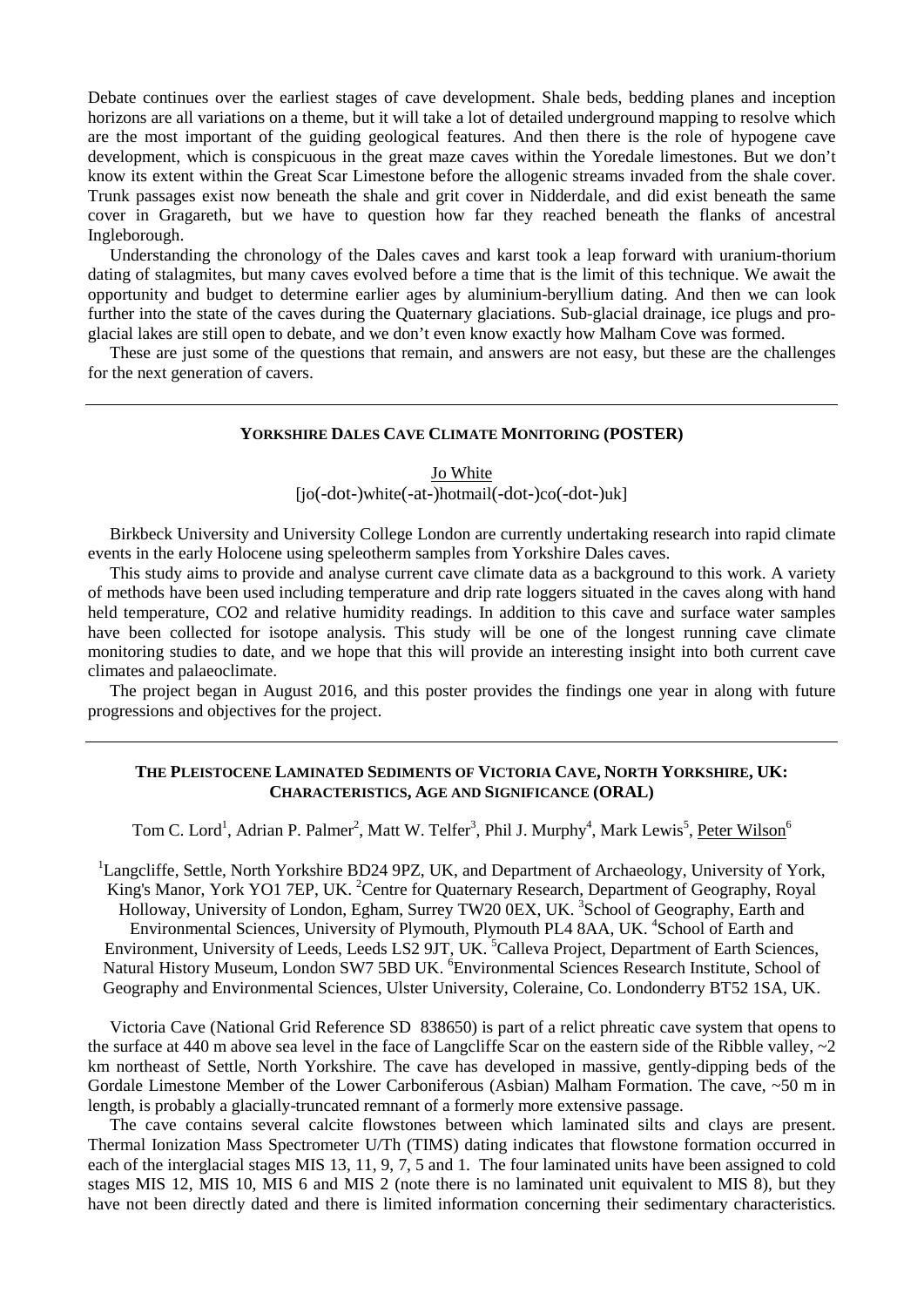These units are present in the deep sections left open at the cessation of the large-scale excavations by the Settle Cave Exploration Committee in the 1870s. They are inherently fragile, and where exposed susceptible to damage from visitor egress and rabbit burrowing.

As part of a conservation initiative by the Yorkshire Dales National Park Authority we focussed our investigations on the deep mid-cave section where the exposures are most at risk. This part of the cave contains a stack of three discrete laminated units formerly assigned to MIS12, MIS 10 and MIS 2. The uppermost unit is overlain by an AMS radiocarbon dated Late Glacial Interstadial bone bed. We sampled the laminated units for mineralogical evaluation using X-ray diffraction, micromorphology using thin sections, pollen investigation, and optically stimulated luminescence (OSL) dating.

The laminated units have remarkably consistent mineralogy with samples consisting principally of quartz and calcite with minor amounts of kaolinite, chlorite and muscovite. These results suggest the sediments consist of grains derived from the local Carboniferous limestones, sandstones of the Yoredale Series and/or the Millstone Grit. The presence of chlorite in all samples suggests that the Lower Palaeozoic rocks which crop out as an inlier in the Ribble Valley north of Victoria Cave were exposed prior to MIS12 when the Light Brown Sandy Laminated Clay was deposited. This supports previous geomorphological reconstructions of the area that indicate the Lower Palaeozoic inlier up-ice from Victoria Cave was exposed by ~500 ka BP.

The micromorphology demonstrates a broadly consistent evolution of the laminated units during the different cold stages. All the evidence indicates sediment deposition into standing water, and it is tempting to regard the silt-clay couplets as varves associated with glaciolacustrine environments. In this case a cave lake seems to have developed, perhaps because of an ice/sediment dam across the entrance.

Slides prepared for pollen investigation revealed only a mineral component, and this was true of those samples drawn from the lowermost and uppermost levels within the laminated units. These levels might have been expected to yield pollen representing the decline and initiation, respectively, of regional plant assemblages associated with transitional environmental conditions. (non-glacial – glacial, glacial – nonglacial). The total absence of pollen is regarded as negative evidence for the laminated units having accumulated under full glacial conditions.

A preliminary OSL date of  $\sim 65$  ka was obtained from the upper part of the youngest laminated unit previously assigned to MIS 2. If this age is correct it indicates an MIS 4 rather than MIS 2 age for the unit. Two issues arise from this date: (1) where are the MIS 2 sediments? (2) did northern Britain have extensive glacial ice cover during MIS 4? This latter point is supported by offshore sediments in the North Sea Basin and in the North Atlantic to the west of Scotland/Ireland. The upper laminated unit of Victoria Cave may represent terrestrial evidence for this glaciation.

#### **THE HYDROGEOLOGY OF THE BANFF HOT SPRINGS, BANFF NATIONAL PARK, CANADA: A KARST PERSPECTIVE (POSTER)**

 $\overline{\text{Chas Yonge}}^1$ , Dave Lowe<sup>2</sup>

<sup>1</sup>Yonge Cave & Karst Consulting, 1009 Larch Place, Canmore AB T1W 1S7, Canada [cjyonge(-at-)telus(-dot-)net]<sup>2</sup>BCRA Editor of Cave and Karst Science

The Banff Hot Springs at the Cave and Basin in Banff is the historical focal point of Banff National Park. These carbonate springs lie within a 10-km section of the 300 km-long Sulphur Mountain Thrust (SMT) where it meets the topographically low-lying Bow Valley. The maximum depth of flow for the thermal water has been calculated to be around 3.2 km with discharge temperatures up to 67°C. Hot spring discharge, via the SMT, appears to have targeted the low-lying antecedent Bow Valley, the latter having commenced its incision with the Rocky Mountain Uplift some 85 Ma ago. More recently, in the Holocene, tufa deposits have formed. The cessation of growth of these tufa deposits from 5.3-3.3 ka has been explained in terms of climate change, but we suggest that Holocene post-glacial karstification of the system has allowed shallow groundwater to dilute the supersaturated underflowing thermal water thereby preventing external calcite precipitation. (We also discuss the speleogenesis of caves within the tufa.) Further, we calculate that the hottest spring temperatures are associated with recharge locations much more distant than thought previously. We apply a quasi-Darcian flow model, usually applied to epigenetic cave systems, to those in thermal hypogene carbonates, finding that distal recharge may be ~95 km away. In support of our